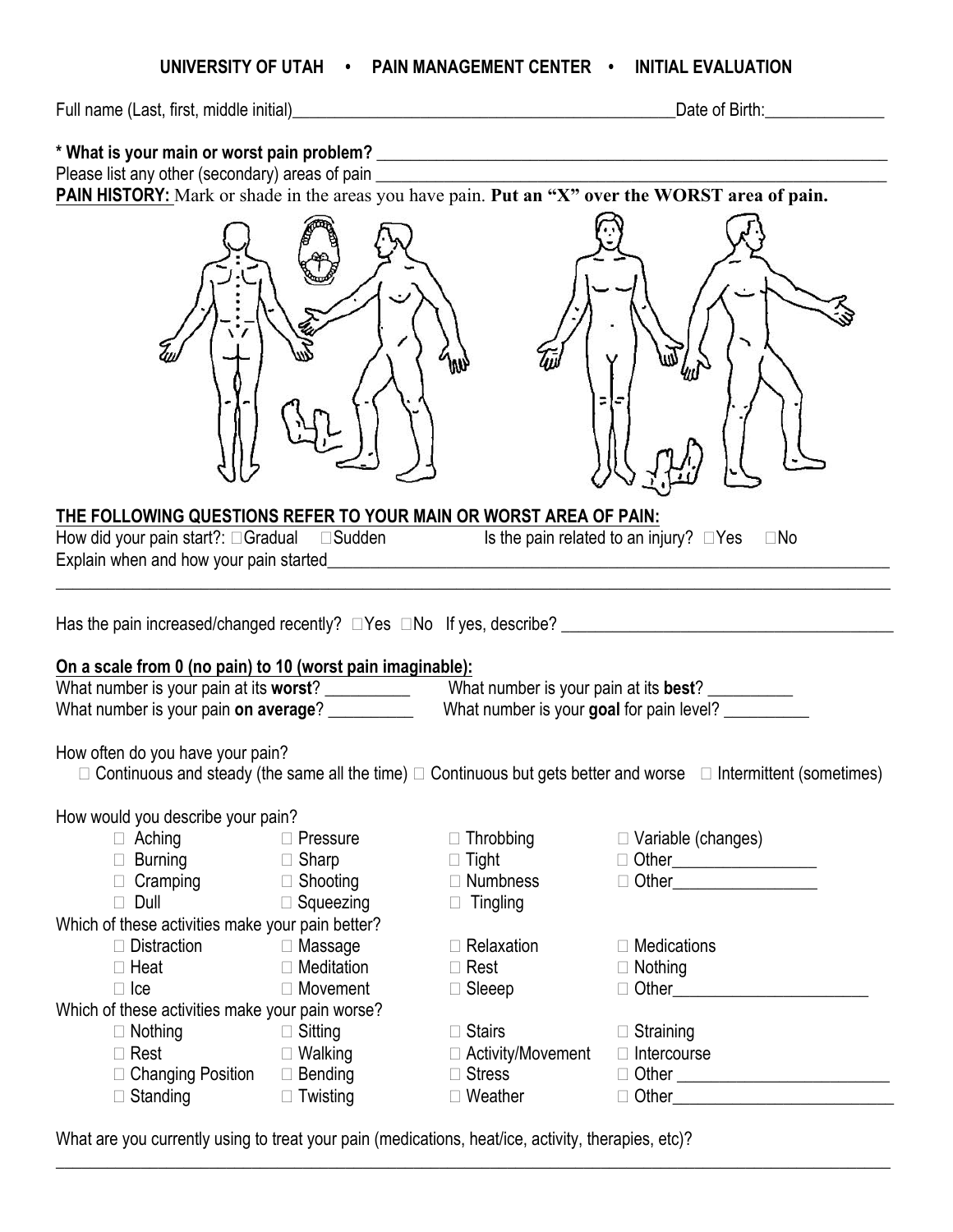| <b>Treatment</b>                                                                                                                                                                                                                    | <b>Helped</b>                     | Didn't Help                                     | <b>Made Pain Worse</b>                                           | <b>Not Tried</b> |  |
|-------------------------------------------------------------------------------------------------------------------------------------------------------------------------------------------------------------------------------------|-----------------------------------|-------------------------------------------------|------------------------------------------------------------------|------------------|--|
|                                                                                                                                                                                                                                     | $\Box$                            | $\Box$                                          | $\Box$                                                           | □                |  |
|                                                                                                                                                                                                                                     | $\Box$                            | Н                                               | $\mathbf{L}$                                                     | $\Box$           |  |
|                                                                                                                                                                                                                                     | $\Box$                            |                                                 |                                                                  | $\Box$           |  |
|                                                                                                                                                                                                                                     | $\Box$                            |                                                 | $\vert \ \ \vert$                                                | $\Box$           |  |
|                                                                                                                                                                                                                                     | $\Box$                            |                                                 |                                                                  | Ш                |  |
|                                                                                                                                                                                                                                     | $\Box$                            |                                                 | $\vert \ \ \vert$                                                | П                |  |
|                                                                                                                                                                                                                                     | $\Box$                            |                                                 |                                                                  | $\Box$           |  |
|                                                                                                                                                                                                                                     |                                   |                                                 |                                                                  | $\Box$           |  |
|                                                                                                                                                                                                                                     | $\Box$                            |                                                 | $\mathbf{L}$                                                     | $\mathbf{L}$     |  |
|                                                                                                                                                                                                                                     | $\Box$                            |                                                 | $\vert \ \ \vert$                                                | $\Box$           |  |
| Other professional treatment_____________________________                                                                                                                                                                           | $\Box$                            | П                                               | $\mathbf{L}$                                                     | П                |  |
| Surgery (type and date)___________________________________                                                                                                                                                                          | $\Box$                            | Н                                               | $\Box$                                                           | $\Box$           |  |
| Behavioral therapy                                                                                                                                                                                                                  | $\Box$                            |                                                 |                                                                  | $\mathbf{L}$     |  |
|                                                                                                                                                                                                                                     | $\Box$                            | П                                               | $\Box$                                                           | $\Box$           |  |
|                                                                                                                                                                                                                                     |                                   |                                                 |                                                                  |                  |  |
| <b>SLEEP:</b>                                                                                                                                                                                                                       |                                   |                                                 |                                                                  |                  |  |
| Overall quality $\Box$ Good $\Box$ Fair $\Box$ Poor                                                                                                                                                                                 |                                   |                                                 | Total hours at night _________ Total hours at a time _______     |                  |  |
| □ Never                                                                                                                                                                                                                             |                                   | $\Box$ Sometimes                                |                                                                  |                  |  |
| Difficulty falling asleep:<br>Frequent nighttime awakenings: Divever                                                                                                                                                                |                                   |                                                 | $\Box$ Always                                                    |                  |  |
|                                                                                                                                                                                                                                     |                                   | □ Sometimes                                     | $\Box$ Always                                                    |                  |  |
| Difficulty falling asleep if awakened: $\Box$ Never                                                                                                                                                                                 | $\Box$ Sometimes<br>$\Box$ Always |                                                 |                                                                  |                  |  |
|                                                                                                                                                                                                                                     |                                   |                                                 |                                                                  |                  |  |
| MOOD:<br>Please describe your general mood over the last week:<br>$\Box$ Normal/neutral $\Box$ Depression $\Box$ Irritable<br>□ Helpless □ Anxiety<br>□ Generally happy<br>$\Box$ Lack of enjoyment $\Box$ Fearful<br>$\square$ Sad |                                   | $\Box$ Guilty<br>$\Box$ Worried<br>$\Box$ Angry | $\Box$ Hopeless<br>$\Box$ Up and down<br>□ Other________________ |                  |  |
|                                                                                                                                                                                                                                     |                                   |                                                 |                                                                  |                  |  |
|                                                                                                                                                                                                                                     |                                   |                                                 |                                                                  |                  |  |
| Medications for mood you are currently using:                                                                                                                                                                                       |                                   |                                                 |                                                                  |                  |  |
|                                                                                                                                                                                                                                     |                                   |                                                 |                                                                  |                  |  |
| <b>FUNCTION</b><br>Currently I am able to:<br>Care for my basic needs (bathe, dress, feed)<br>$\Box$ Always                                                                                                                         |                                   | $\Box$ Most of the time                         | $\Box$ Sometimes                                                 | $\Box$ Never     |  |
| Care for myself at home (cook, clean, laundry)<br>$\Box$ Always                                                                                                                                                                     |                                   | $\Box$ Most of the time                         | $\Box$ Sometimes                                                 | $\Box$ Never     |  |
| Drive short distances and run errands<br>$\Box$ Always                                                                                                                                                                              |                                   | $\Box$ Most of the time                         | $\Box$ Sometimes                                                 | $\Box$ Never     |  |
|                                                                                                                                                                                                                                     |                                   | $\Box$ Most of the time                         | □ Sometimes                                                      | $\Box$ Never     |  |
| Do light activity (yard work, walk 15 minutes)<br>$\Box$ Always                                                                                                                                                                     |                                   |                                                 | $\Box$ Sometimes                                                 |                  |  |
| Do moderate activity (30 minutes or more)<br>$\Box$ Always                                                                                                                                                                          |                                   | $\Box$ Most of the time                         |                                                                  | $\Box$ Never     |  |
| On a scale from 0 (bed-bound) to 100 (doing everything you want to do) please rate your overall function: \,\,                                                                                                                      |                                   |                                                 |                                                                  |                  |  |
|                                                                                                                                                                                                                                     |                                   |                                                 |                                                                  |                  |  |
|                                                                                                                                                                                                                                     |                                   |                                                 |                                                                  |                  |  |
|                                                                                                                                                                                                                                     |                                   |                                                 |                                                                  |                  |  |
|                                                                                                                                                                                                                                     |                                   |                                                 |                                                                  |                  |  |

# **PAIN HISTORY:** Check (√) the box that best describes your past treatment and its effects on your pain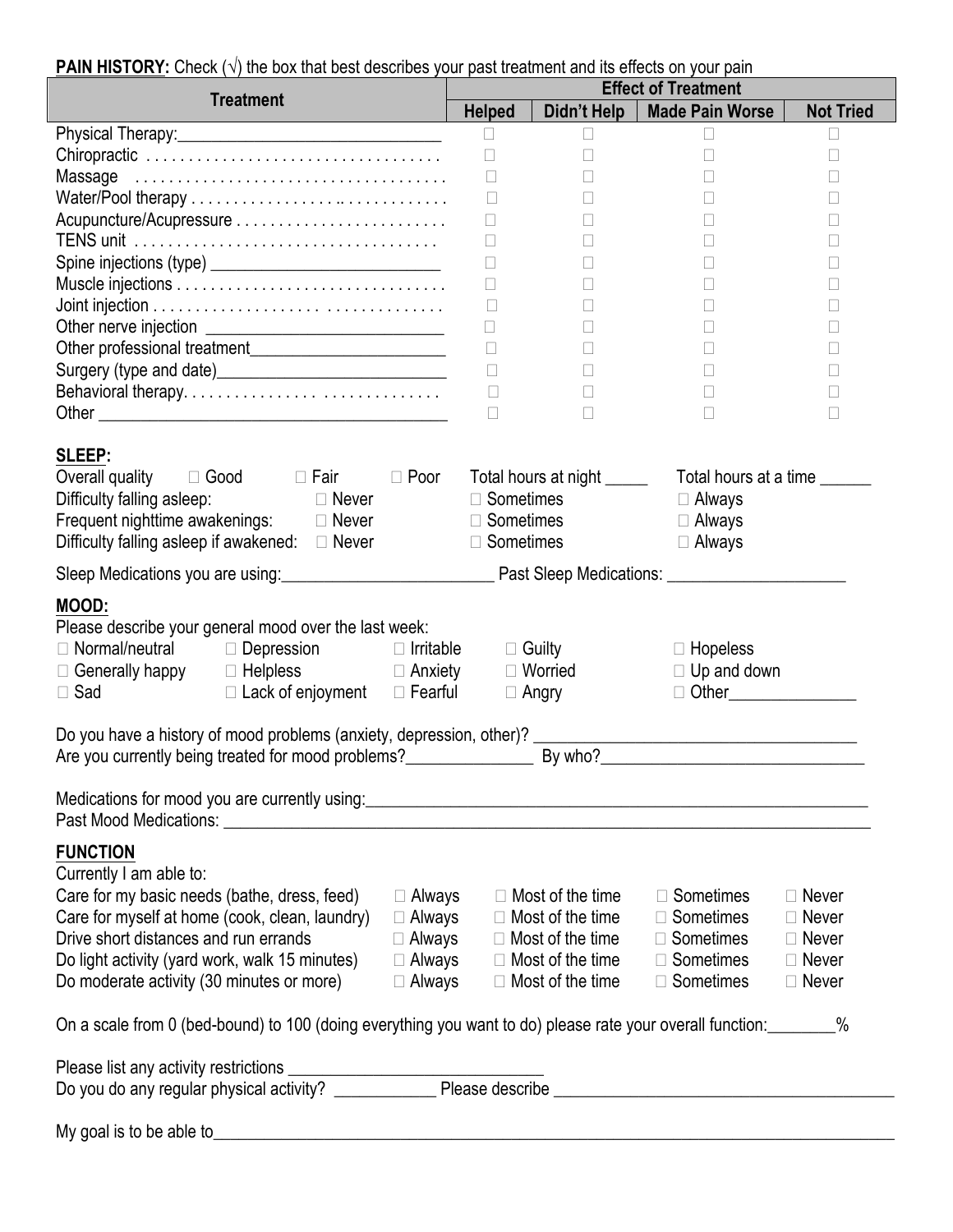# **\*PAIN MEDICATIONS** Please list medications and doses you are currently using for your pain:\_\_\_\_\_\_\_\_\_\_\_\_\_\_\_\_\_\_\_\_\_\_\_

| <b>Previous Pain Medications</b> | Did it help                                     | Why was it stopped                   |
|----------------------------------|-------------------------------------------------|--------------------------------------|
|                                  | □Some<br>$\Box$ Yes<br>$\Box$ No                | ∃Side effects? List:<br>∃Didn't help |
|                                  | □Some<br>$\square$ No<br>$\Box$ Yes             | ∃Didn't help<br>∃Side effects? List: |
|                                  | $\square$ No<br>$\square$ Some<br>$\square$ Yes | ∃Side effects? List:<br>∃Didn't help |
|                                  | $\square$ No<br>$\square$ Some<br>$\Box Y$ es   | ∃Didn't help<br>∃Side effects? List: |
|                                  | $\square$ No<br>□Some<br>$\square$ Yes          | □Didn't help<br>∃Side effects? List: |
|                                  | □Some<br>⊡No<br>$\square$ Yes                   | □Didn't help<br>∃Side effects? List: |
|                                  | $\square$ No<br>□Some<br>$\Box$ Yes             | □Didn't help<br>∃Side effects? List: |
|                                  | □Some<br>$\square$ No<br>$\Box$ Yes             | □Didn't help<br>∃Side effects? List: |
|                                  | □Some<br>$\Box$ No<br>$\Box$ Yes                | ∃Didn't help<br>∃Side effects? List: |
|                                  | □Some<br>$\square$ No<br>$\Box$ Yes             | ∃Side effects? List:<br>∃Didn't help |
|                                  | □Some<br>$\Box$ No<br>$\Box$ Yes                | ∃Didn't help<br>∃Side effects? List: |

 $\overline{\phantom{a}}$  , and the contribution of the contribution of the contribution of the contribution of the contribution of the contribution of the contribution of the contribution of the contribution of the contribution of the

**\_\_\_\_\_\_\_\_\_\_\_\_\_\_\_\_\_\_\_\_\_\_\_\_\_\_\_\_\_\_\_\_\_\_\_\_\_\_\_\_\_\_\_\_\_\_\_\_\_\_\_\_\_\_\_\_\_\_\_\_\_\_\_\_\_\_\_\_\_\_\_\_\_\_\_\_\_\_\_\_\_\_\_\_\_\_\_\_\_\_\_\_\_\_\_\_\_\_**

Medication Goal

\***PHARMACY** Name, Address and Phone Number of your preferred pharmacy:\_\_\_\_\_\_\_\_\_\_\_\_\_\_\_\_\_\_\_\_\_\_\_\_\_\_\_\_\_\_\_\_\_\_\_

# **\*PAST MEDICAL HISTORY** Check (√) any major medical problems you presently have or have had:

| □ Alcohol abuse                                  | □ Congestive heart failure  | $\Box$ Hiatal hernia       | $\Box$ Seizure           |
|--------------------------------------------------|-----------------------------|----------------------------|--------------------------|
| $\Box$ Anesthesia problems $\Box$ COPD/Emphysema |                             | $\Box$ High blood pressure | $\Box$ Stroke            |
| □ Anxiety                                        | □ Depression                | $\square$ HIV              | $\Box$ Thyroid           |
| $\Box$ Arthritis                                 | $\Box$ Diabetes             | $\Box$ Irregular heartbeat | $\Box$ TIA (mini-stroke) |
| $\Box$ Asthma                                    | $\Box$ Dizziness            | $\Box$ Kidney problems     | $\Box$ Transfusion       |
| Bleeding disorder                                | $\Box$ Fainting             | $\Box$ Liver problems      | $\Box$ Ulcer             |
| $\Box$ Bowel problems                            | $\Box$ Heart attack         | $\Box$ Migraine/ Headaches | $\Box$ Urinary problems  |
| $\sqsupset$ Cancer                               | $\Box$ Heart valve problems | $\Box$ Reflux disease      | $\Box$ Other $\Box$      |
| $\Box$ Chest pain                                | $\Box$ Hepatitis            | $\Box$ Pancreatitis        | $\Box$ Other             |
| *PAST SURGICAL HISTORY                           |                             |                            |                          |
| $\Box$ Appendectomy                              | $\Box$ Hernia repair        | $\Box$ Joint surgery       | Other                    |
| $\Box$ Coronary bypass                           | $\Box$ Hysterectomy         | □ Joint replacement:       | $\Box$ Other             |
| Gall bladder removed                             | □ Tonsils & Adenoids        | □ Spine Surgery:           | $\Box$ Other             |

# **\*FAMILY HISTORY** List illnesses that run in your family

| <b>Family (Name)</b>              | Living / Dead | <b>Major Illnesses</b> |
|-----------------------------------|---------------|------------------------|
| Father                            |               |                        |
| Mother                            |               |                        |
| Siblings - # sisters_<br>brothers |               |                        |
| Children - #daughters<br>sons     |               |                        |

### **DIAGNOSTIC TESTS:** Which of the following tests for this pain have been done (if more than one list most recent test)?

| <b>Diagnostic Test</b> | <b>Body Part</b> | <b>Approximate Date</b> | Where was it done? |
|------------------------|------------------|-------------------------|--------------------|
| X-Rays                 |                  |                         |                    |
| CT scan                |                  |                         |                    |
| MRI scan               |                  |                         |                    |
| <b>EMG/Nerve study</b> |                  |                         |                    |
| Other                  |                  |                         |                    |